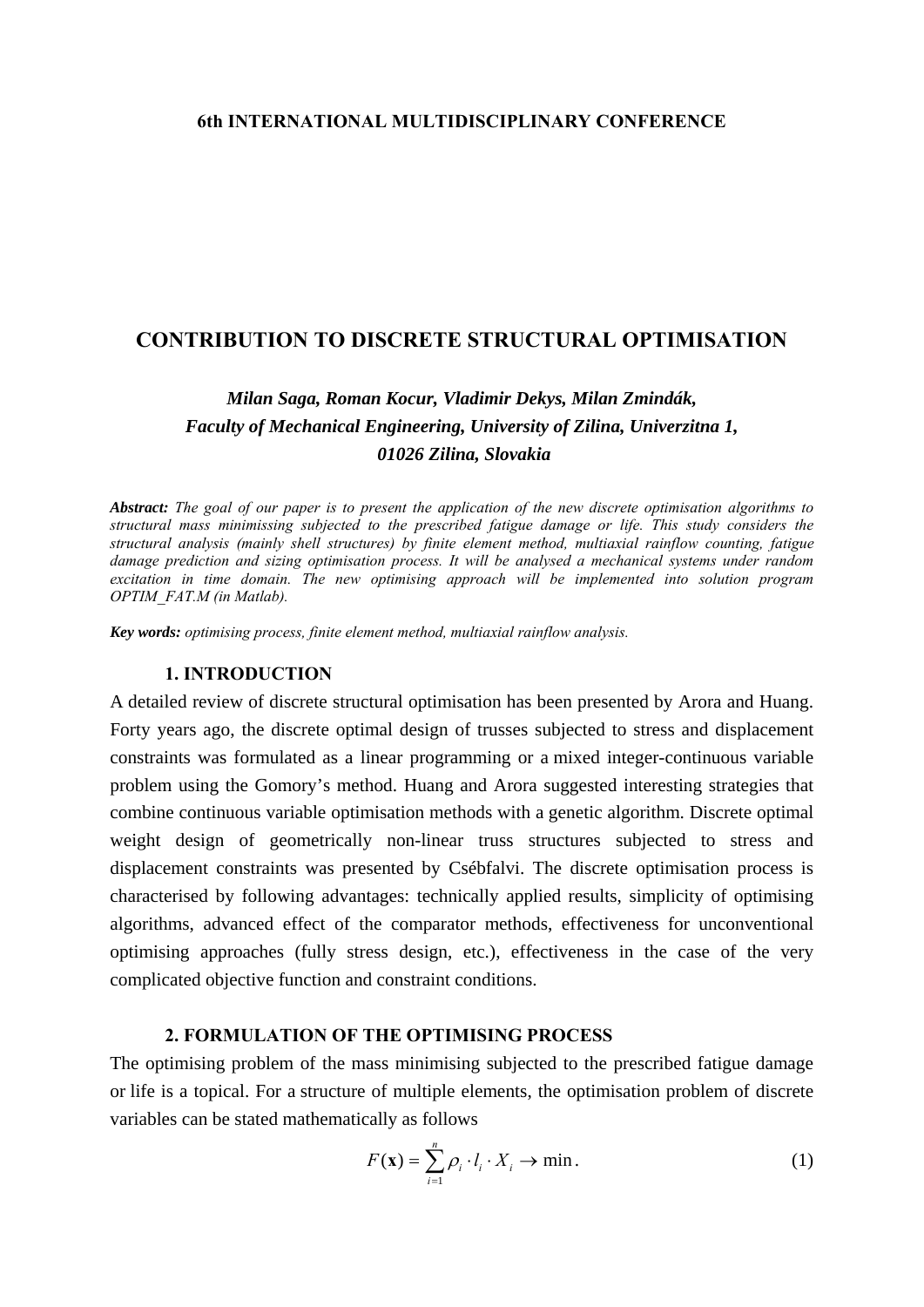Subjected to

$$
D_{\max}(\mathbf{x}) - D_p \le 0, \quad \text{or} \quad T_{\min}(\mathbf{x}) - T_p \ge 0, \qquad i = 1, 2, \dots m,
$$
 (2)

there *n* is number of the elements,  $D_p$  is the prescribed cumulative damage,  $T_p$  is the prescribed fatigue life in hours,  $D_{\text{max}}$  is the calculated extreme value of the cumulative damage,  $T_{\text{min}}$  is the calculated extreme fatigue life in hours. Let's form a new penalised objective function

$$
\bar{F}(\mathbf{x}) = \sum_{i=1}^{n} \rho_i \cdot l_i \cdot X_i + \lambda \to \min . , \qquad (3)
$$

where the penalty function  $\lambda$  is following

$$
\lambda_i = 0 \quad \text{if} \quad D_{\text{max}}(\mathbf{x}) - D_P \le 0 \quad \text{or} \quad T_{\text{min}}(\mathbf{x}) - T_P \ge 0, \n\lambda_i = 10^k \text{ (k = 4 - 9)} \quad \text{if} \quad D_{\text{max}}(\mathbf{x}) - D_P > 0 \quad \text{or} \quad T_{\text{min}}(\mathbf{x}) - T_P < 0.
$$
\n(4)

The penalised objective function  $\bar{F}(\mathbf{x})$  is solved by the presented new algorithm.

# **3. ALGORITHMIZATION OF THE OPTIMISING PROCESS**

The effective calculation algorithm for the optimization of cross-section parameters of FE models will be presented on principle of discrete optimisation. Especially cross-section characteristics of truss and beam elements (cross-section area, moment of inertia, etc.) or thickness of membrane, plate and shell elements will be considered.



**Fig. 1** *Structure of advanced program system*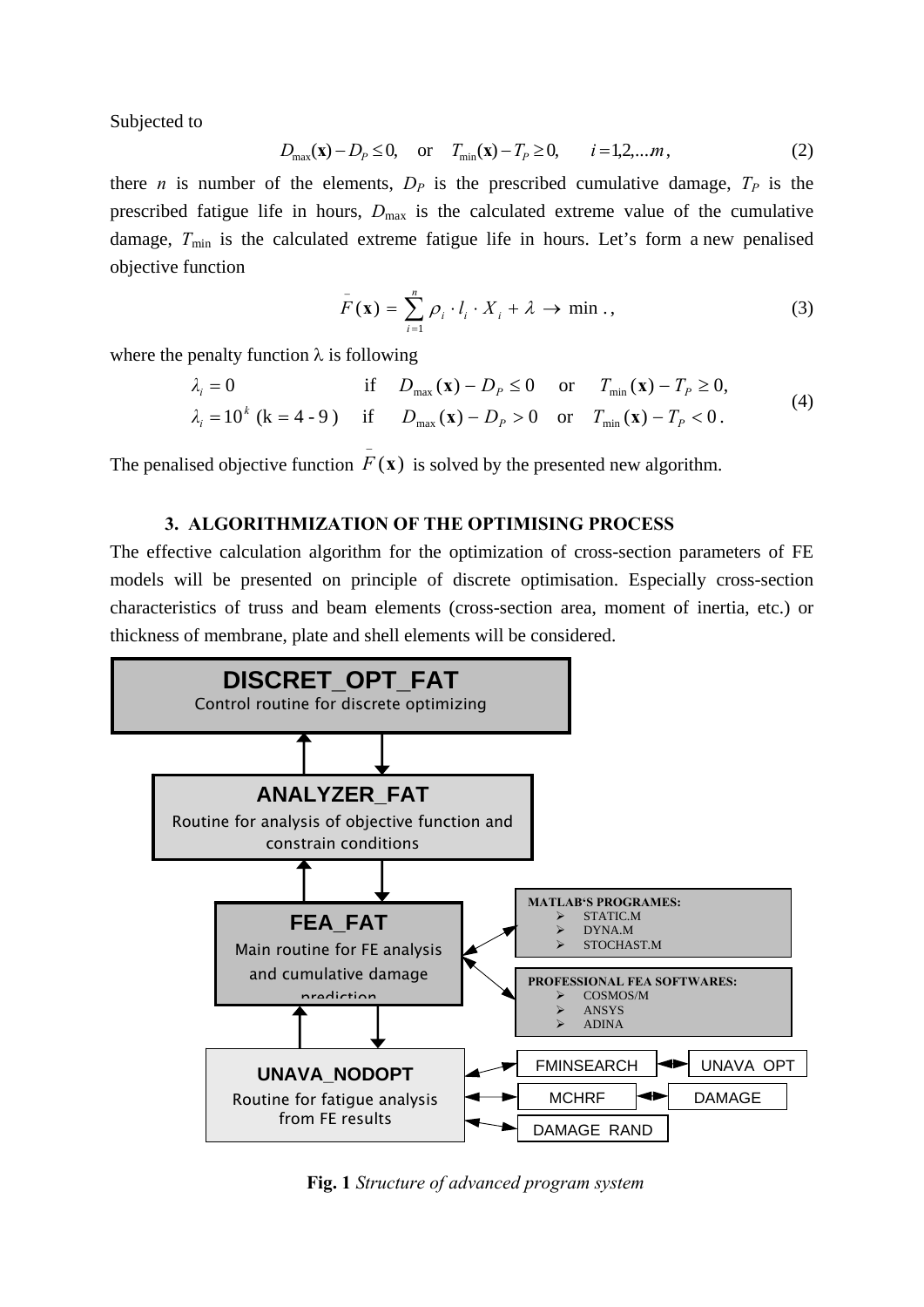By using of these finite elements the computing models of various frame structures such as transport and operating devices can be created. As the shell elements application is widely used in the engineering, they will be applied in the following. The certain particularity of these elements is also the fact that from the stress view it is the case of multiaxial tightness, what during the fatigue life computing in case of disproportionateness of the stress leads to the already mentioned multiaxial rainflow decomposition of stress response problem. This complicated computing process will be inbuilt and used in the presented computational program (See on fig. 1)

# **4. CUMALATIVE DAMAGE PREDICTION**

To calculate the structural mass is a simple problem but the fatigue damage depends on FE analysis, identification of a "damage" critical point and multi-axial fatigue prediction. Let's focus on the cumulative damage counting by using multi-axial rainflow decomposition of the stress response.

Generally, we can employ two fundamental approaches to the multi-axial rainflow counting: Integral Approach (IA) and Critical Plane Approach (CPA).

 The fundamental idea of an Integral Approach (Linear combination of stress tensor members version) is to count raniflow cycles on all linear combinations  $\sigma_{MRF}(t)$  of the random stress vector components. Practically, when the stress state is biaxial (e.g. thin shell finite element), the stress components can by written under the form of three dimension vector  $\sigma$ <sup>=</sup>[ $\sigma_x$ ,  $\sigma_y$ ,  $\tau_{xy}$ ]<sup>T</sup>. A set of linear combinations

$$
\sigma_{MRF}(t) = c_1 \cdot \sigma_x(t) + c_2 \cdot \sigma_y(t) + c_3 \cdot \tau_{xy}(t)
$$
\n<sup>(5)</sup>

can be chosen for values of  $c_i$  such as  $c_1^2 + c_2^2 + c_3^2 = 1$  thus defining a sphere. The goal is to find extreme value of the estimated damage or life for vector **c**. Subject to the normality condition of **c**, the optimising variables vector is normalised by relation 2 2  $c_1^2 + c_2^2 + c_3^2 =$ 

$$
\mathbf{c} = \frac{\mathbf{c}}{\sqrt{\mathbf{c}^T \cdot \mathbf{c}}}.
$$
 (6)

Our aim is to find the optimum vector  $\mathbf{c}_{\text{opt}}$  for the objective function

$$
F = \max( D(\mathbf{c})) = \max(\sum_{i=1}^{nc} \frac{n_i}{N_i(\mathbf{c})}) \text{ or}
$$

$$
F = \min(T(\mathbf{c})) = \min(\frac{t}{3600 \cdot D(\mathbf{c})}) \quad [\text{hour}], \qquad (7)
$$

where *t* is time interval of realisation, *D* is cumulative damage, *T* is fatigue life in hours,  $N_i$  is number of cycles to failure,  $n_i$  is number of cycles at one particular stress level. By rainflow decomposition of  $\sigma_{MRF}$  (t,**c**), we obtain  $N_i(\mathbf{c})$  and  $n_i$ . The searching process is realized by computational program FEA\_FAT created in MATLAB. The program includes stress analyse by FEM and optimising procedure by MATLAB function FMINS.M.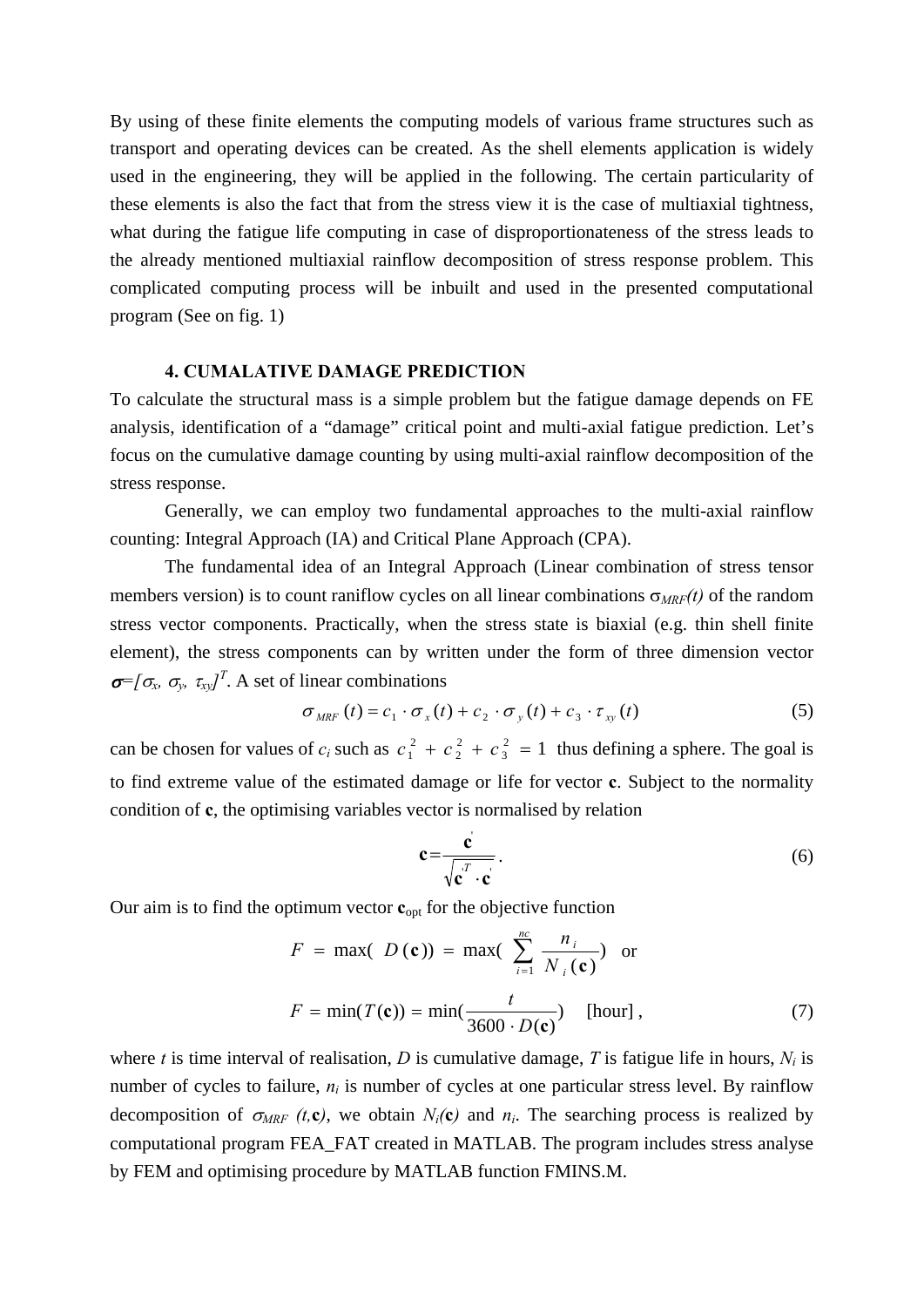**5. FRAME DESIGNING OF THE TRACK MAINTENANCE MACHINE**  The goal of this part is the optimum design of the chosen parameters of the track maintenance machine VKL 400. It's presented the dynamic model creation, the analysis of vertical and transversal stochastic vibrations and the process of dynamic strength dimension. The gist of the solution was the determination of the cumulative damage and designing of the cross sections of the main frame.

The objective function was defined by the equation. The design variables were the thicknesses of the sheets of the main vehicle structure. The power spectral density of the vertical unevenness of the track we obtained from the measuring on real track. In each optimizing step it was needed to solve stress response and the cumulative damage of the each element group.

*table 1.* Design variables

| Parameter    | $\Lambda$ | $\mathbf{x}$<br>$\Lambda$ | $\mathbf{v}$<br>$\mathbf{\Lambda}^2$ | $\mathbf{v}$<br>$\Lambda$ | $\mathbf{v}$<br>$\Delta$ 5 | $\mathbf{v}$<br>Λ6 | $\mathbf{v}$<br>$\Lambda$ 7 | $\mathbf{x}$<br>$\mathbf{\Lambda}8$ | $\mathbf{v}$<br>$\Delta$ 9 | $\mathbf{x}$<br>$\mathbf{\Lambda}_{10}$ |    |
|--------------|-----------|---------------------------|--------------------------------------|---------------------------|----------------------------|--------------------|-----------------------------|-------------------------------------|----------------------------|-----------------------------------------|----|
| Value $[mm]$ | 30        | റ∩<br>∠∪                  | رے                                   | 20                        | 35                         | ◡                  | ΠJ                          | رے                                  | --                         | ر∠                                      | رے |

Cross-section parameters, i.e. the thickness of the weld frame plates were parameterized (fig. 2a). Values used on the build of existing frame are applied in the initial analysis of course. List of these values is presented by tab. 1.

Computing model on the base of FEM in the system COSMOS/M (fig. 2b) was builtup from a virtual model created in PRO/Engineer (fig. 2a). Selected values describing physical properties of computing model were parameterized in order to their arbitrary changes. The goal of parameterization was to achieve the maximum variability of the model, which related mainly to verification and debugging of this model and consequently to the optimization process.



**Fig. 2a** V*irtual model of analysed vehicle frame with cross section*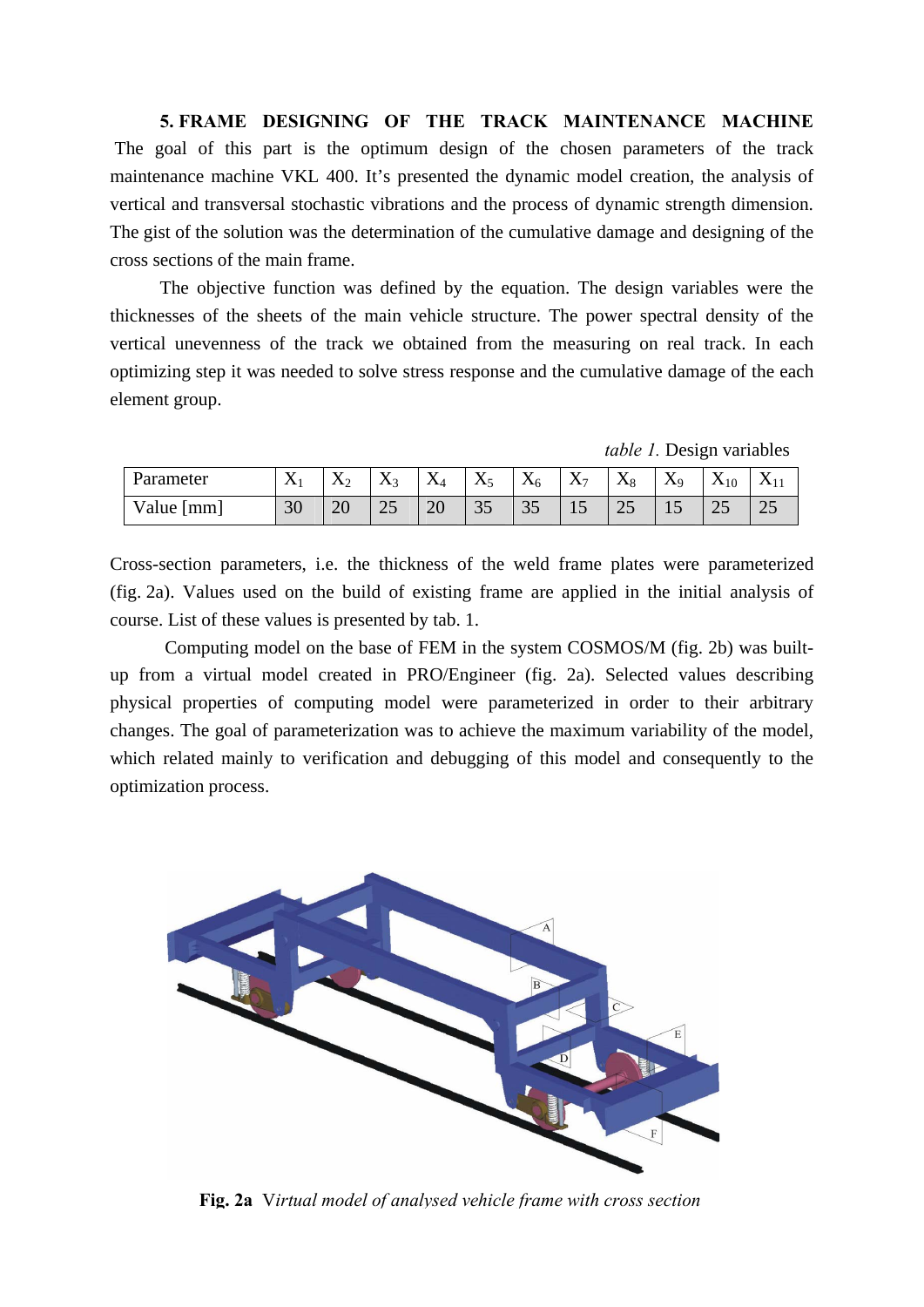

**Fig. 2b** *Finite element model of the frame in COSMOS/M*

The computational parameters are

- $\circ$  Young's modulus of elasticity  $E=2.10^{11}Pa$ ,
- o Poisson ratio  $\mu=0,3$ ,
- 
- o Point of Woehler curve
- o Fatigue limit  $\sigma_C = 68.7 \text{ MPa}$ ,
- $\circ$  Constant  $k=0.8$ ,
- o Exponent of Woehler's curve *m=5,2,*

Graphical presentation of the "working" Woehler curve reduced according to Corten-Dolan is on fig. 3. Program DISKRET\_OPT\_FAT is controlling the optimization process itself. It determines initial conditions and by running FEM analysis it obtains required results for the damage cumulation computation needed to determine the optimal crosssection properties with respect to measure of damage  $D_p=0,6$ .

Optimizatio n process itself can be defi ned as follows:

> • weight minimization of the frame structures,

o Density  $\rho = 7800 \text{kg/m}^3$ ,  $N_A = 10^3$  cycles,  $\sigma_{A max} = 217$  *MPa*,

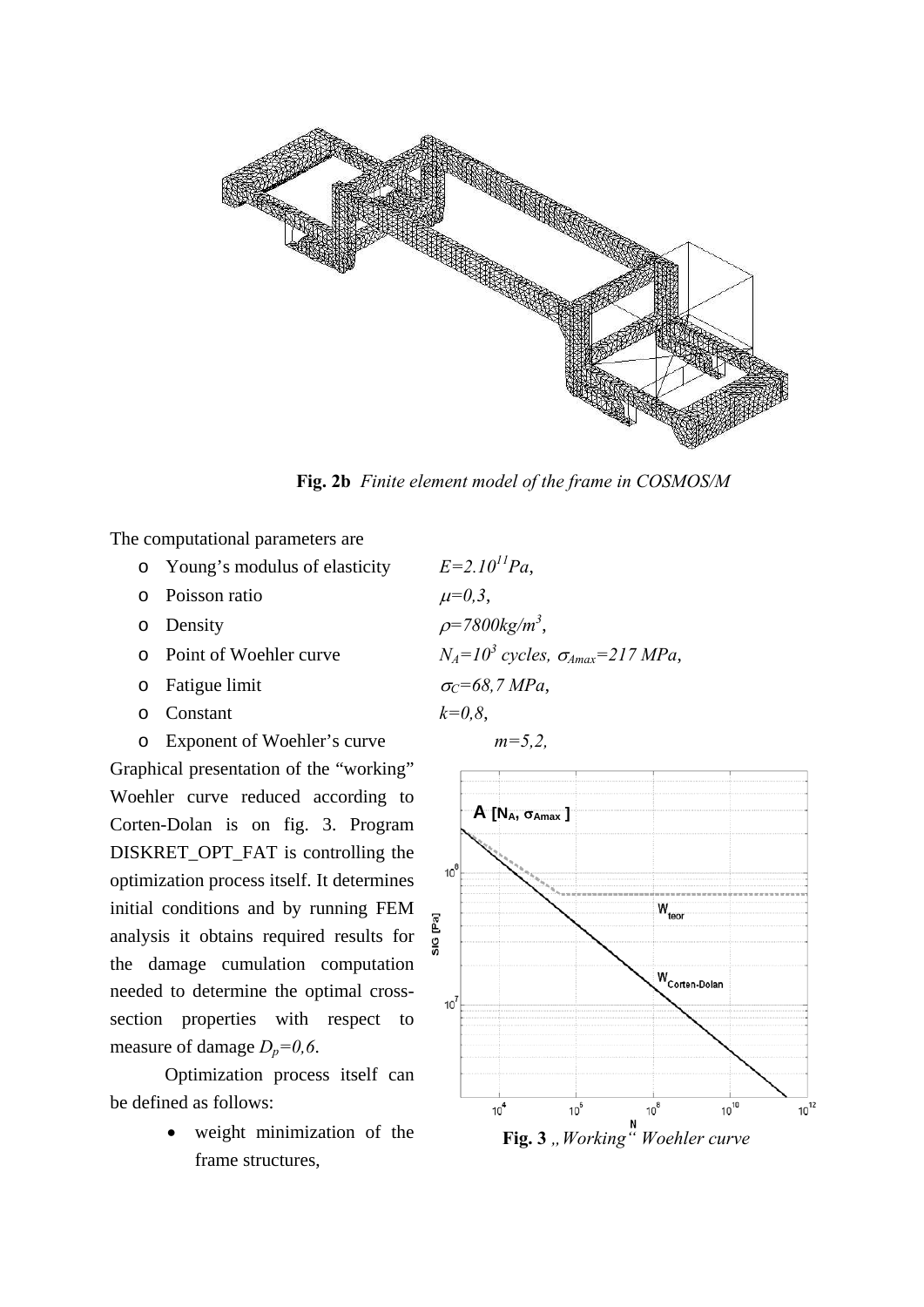- regarding boundary condition that maximum damage of frame will be  $D_p=0.6$
- 11 optimization variables from  $X_I$  to  $X_{II}$  are defined.

Optimization variables can gain the discrete values listed in *tab*. 2. The values are standard thicknesses of chosen plates from catalogue of company Ferona.

| <i>table.</i> 2 Sheets thicknesses using in optimizing process |  |  |
|----------------------------------------------------------------|--|--|
|                                                                |  |  |

F[kg]

| Serial number.               |         |  |        |     |   |  |
|------------------------------|---------|--|--------|-----|---|--|
| m<br>Thickness<br>mm<br>ишп. | $\cdot$ |  | $\sim$ | لدك | ັ |  |

Follow operating conditions are assumed:

- movement 27.000 hours on velocity 40km/h,
- movement 18.000 hours on velocity 70km/h,
- movement 9.000 hours on velocity 100km/h.

The chosen results of the optimising process are presented on the figs. 4, 5 and 6. **Fig. 4** *Reduction of the structural mass* 





**Fig. 5** *History of the opt. process for cumulative damage in semi-logarithmic coordinates*